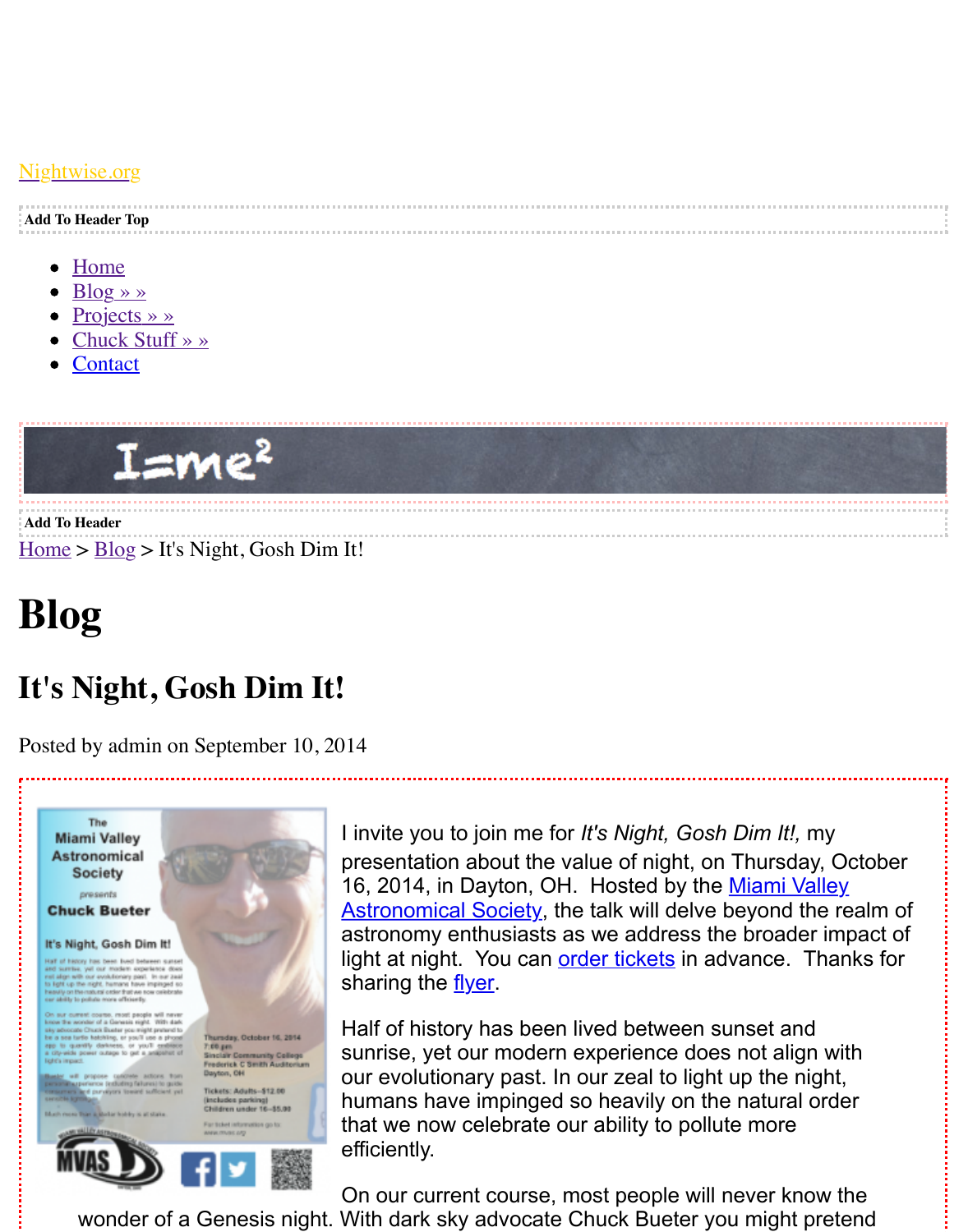| Thursday, October 16, 2014 7:00<br><b>Sinclair Community College</b><br><b>Frederick C Smith Auditorium</b><br>Dayton, OH<br>Tickets: Adults--\$12.00 (includes<br>Children under 16--\$5.0 |
|---------------------------------------------------------------------------------------------------------------------------------------------------------------------------------------------|
|                                                                                                                                                                                             |
| For ticket information go to www.mvas.org                                                                                                                                                   |
|                                                                                                                                                                                             |
| Add To Blog Post More: Layout 2: Cell 2                                                                                                                                                     |
|                                                                                                                                                                                             |
|                                                                                                                                                                                             |
|                                                                                                                                                                                             |
|                                                                                                                                                                                             |

## **Chuck Bueter**

[Chuck Bueter first came to apprec](http://www.nightwise.org/files/6414/1032/0560/Ticket-order-form2014.pdf)iate the night sky while aboard freighters in the northern G the 2009 International Year of Astronomy, he was an active member of the Dark Skies Aware Working Group, during which he spearheaded the Let There Be Night program to raise comr awareness of lighting issues. As an amateur astronomer and member of the planetarium computer believes dedicated observers of the night are well positioned to advance significantly better li practices. Bueter is the director of the week-long AstroCamp for youths at YMCA Camp Ebe president of the Michiana Astronomical Society Inc, was the coordinator of the 2013 Comet was an instrumental figured in promoting global education and public outreach for the 2004 and 2014 transits of Venus. He launched his astronomy avocation with the Paper Plate Education webs early 1990s. In his free time he enjoys sailing on Lake Michigan, especially at night.

## **The Miami Valley Astronomical Society**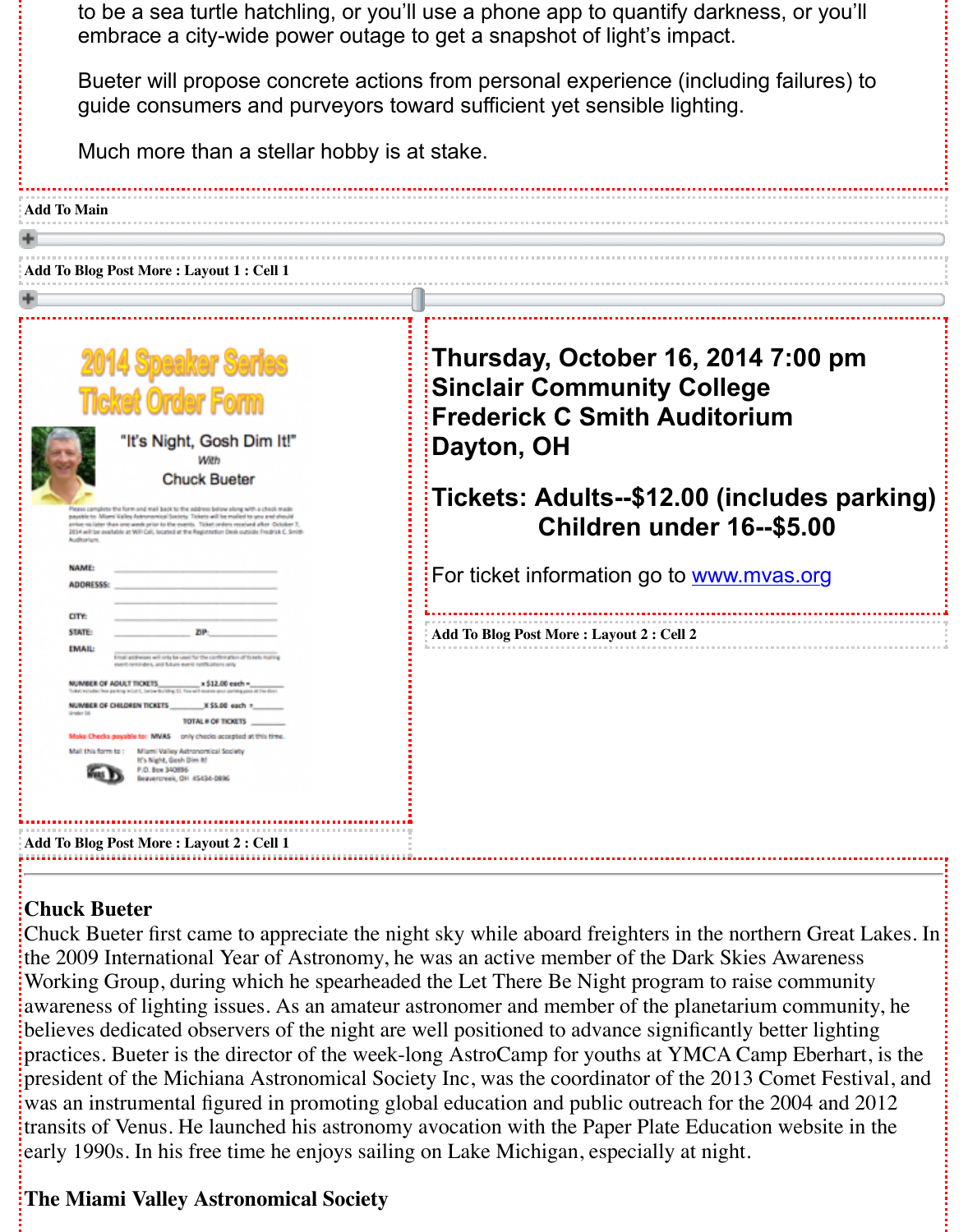| approachable manner.                                            |  |  |
|-----------------------------------------------------------------|--|--|
| Add To Blog Post More                                           |  |  |
| « Previous                                                      |  |  |
|                                                                 |  |  |
| <b>Add To Blog Post Footer</b>                                  |  |  |
| $= 2014$                                                        |  |  |
| October<br>Þ.                                                   |  |  |
| $\blacktriangleright$ September                                 |  |  |
| Eclipses in October 2014                                        |  |  |
| Michiana Astronomical Society Deemed a 501(c)(3) Public Charity |  |  |
| It's Night, Gosh Dim It!                                        |  |  |
| August<br>Þ.                                                    |  |  |
| July<br>Þ.                                                      |  |  |
| May<br>Þ                                                        |  |  |
| April<br>Þ                                                      |  |  |
| March<br>Þ                                                      |  |  |
| February<br>Þ                                                   |  |  |
| $\blacktriangleright$ January                                   |  |  |
| 2013<br>₿.                                                      |  |  |
| 2012                                                            |  |  |
| Tags                                                            |  |  |
| For ticket information go to<br>www.mvas.org                    |  |  |
|                                                                 |  |  |